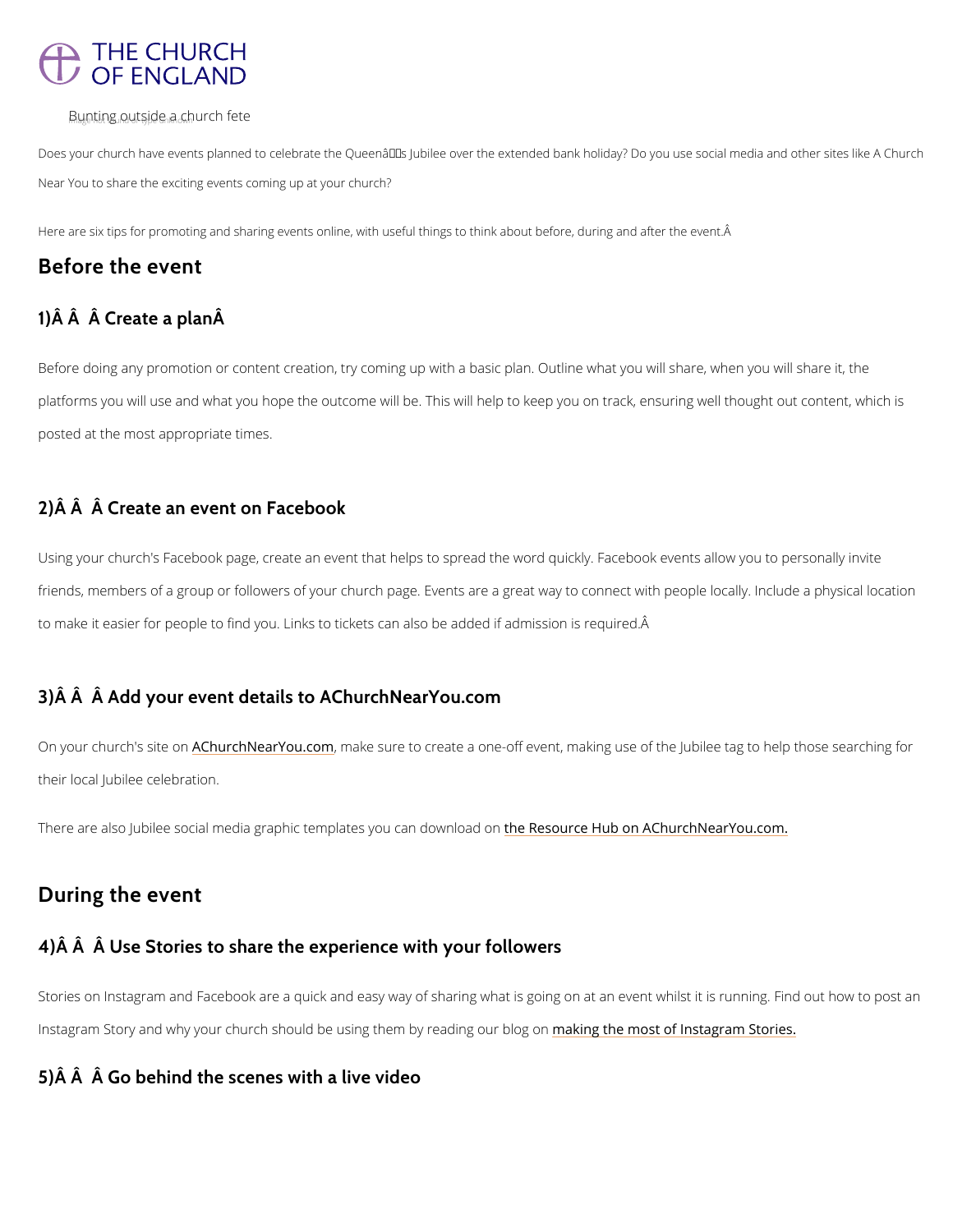According to Cisco, live video is expected to account for 82% of online traffic by the end of includes behind the scenes footage. Share the experience of an event with your followers by easier than ever to go live, learnbegin the rate and the to going live with your service or event

Â

## After the event

### $6$ )  $\hat{A}$   $\hat{A}$   $\hat{A}$  Share images from the event  $\hat{A}$

Whilst the event is going on, assign someone to take pictures. Be brave, asking people to po camera to help out. Make sure that you have the right permissions in place, especially if you after the event share your highlights on social media. This could be an opportunity to thank to your Sunday service.

Â

### Richard Earnshaw

Keep up to date with all things digital and join the Digital Labs monthly newsletter

[Subscr](https://www.churchofengland.org/resources/digital-labs/digital-labs-newsletter)ibe

## [Making your church social media more accessible](/resources/digital-labs/blogs/making-your-church-social-media-more-accessible)

[16/06/2](/resources/digital-labs/blogs/making-your-church-social-media-more-accessible)022 Making your church social media more accessible

Image not found or type unknown

# [Tips for sharing your Platinum Jubilee event online](/tips-sharing-your-platinum-jubilee-event-online)

[13/05/2](/tips-sharing-your-platinum-jubilee-event-online)022